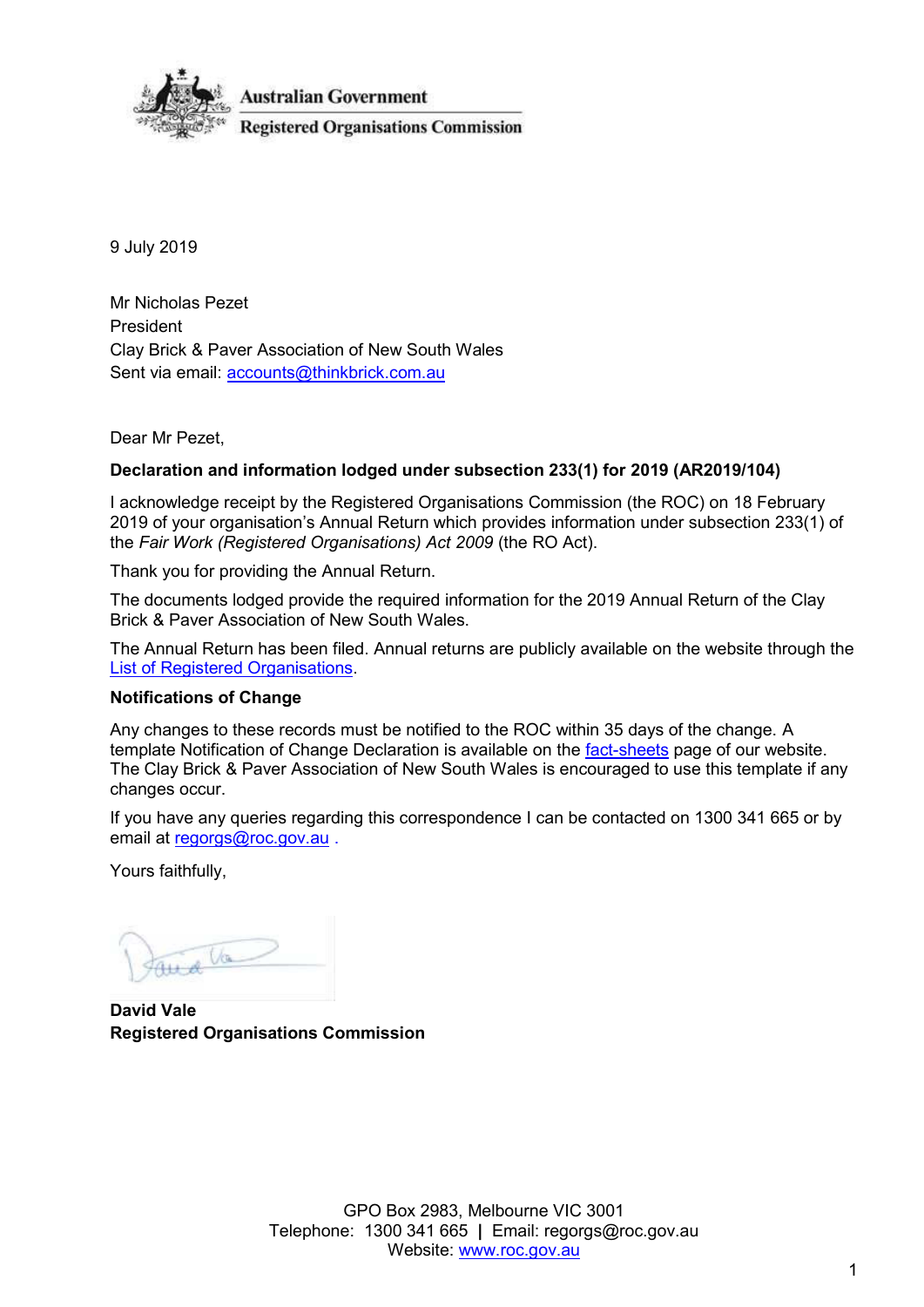

**Australian Government Registered Organisations Commission** 

9 July 2019

Mr Nicholas Pezet President Clay Brick & Paver Association of New South Wales Sent via email: [accounts@thinkbrick.com.au](mailto:accounts@thinkbrick.com.au)

Dear Mr Pezet

#### **Notification of changes made to records under s.233(1) RO Act - Annual obligation to lodge information (AR2019/104)**

I acknowledge receipt of a Notification of Change to the office holders of the Clay Brick & Paver Association of New South Wales.

This information was lodged with the Registered Organisations Commission (the ROC) pursuant to the notification requirements in section 233(2) of the *Fair Work (Registered Organisations) Act 2009* (the RO Act).

The table below outlines the changes notified and when they were lodged. Our records have been updated accordingly. The document can be viewed on the Website through the [list of Registered](https://www.roc.gov.au/find-a-registered-organisation)  [Organisations.](https://www.roc.gov.au/find-a-registered-organisation)

| Date of<br>lodgement | <b>Branch</b> | Change         | Within prescribed<br>period (Yes/No).<br>If No, how many<br>days late |
|----------------------|---------------|----------------|-----------------------------------------------------------------------|
| 27 May<br>2019       | n/a           | Vice President | Yes                                                                   |

# **Time frames**

Regulation 151 of the *Fair Work (Registered Organisations) Regulations 2009* prescribes that a notification of change pursuant to section 233(2) of the RO Act must be lodged within 35 days of the change occurring. I note that this is a civil penalty provision and non-compliance may leave your organisation open to Federal Court proceedings.

# **Officer Induction Kit**

The ROC has created an [Officer Induction Kit](https://www.roc.gov.au/ArticleDocuments/429/gn006_officer_induction_kit.docx.aspx) to assist new officers. The Kit includes a number of resources that will help an officer to understand their general duties as an officer and their specific duties as an officer in your organisation. It also includes tools to guide an officer's understanding of compliance dates and other reporting obligations.

The kit should not be printed as it is updated regularly and some of the documents are interactive. The ROC strongly recommends that all new officers, and officers who are seeking more information on their obligations and duties, are given the link to the officer induction kit. Please

> GPO Box 2983, Melbourne VIC 3001 Telephone: 1300 341 665 **|** Email: regorgs@roc.gov.au Website: [www.roc.gov.au](https://www.roc.gov.au/)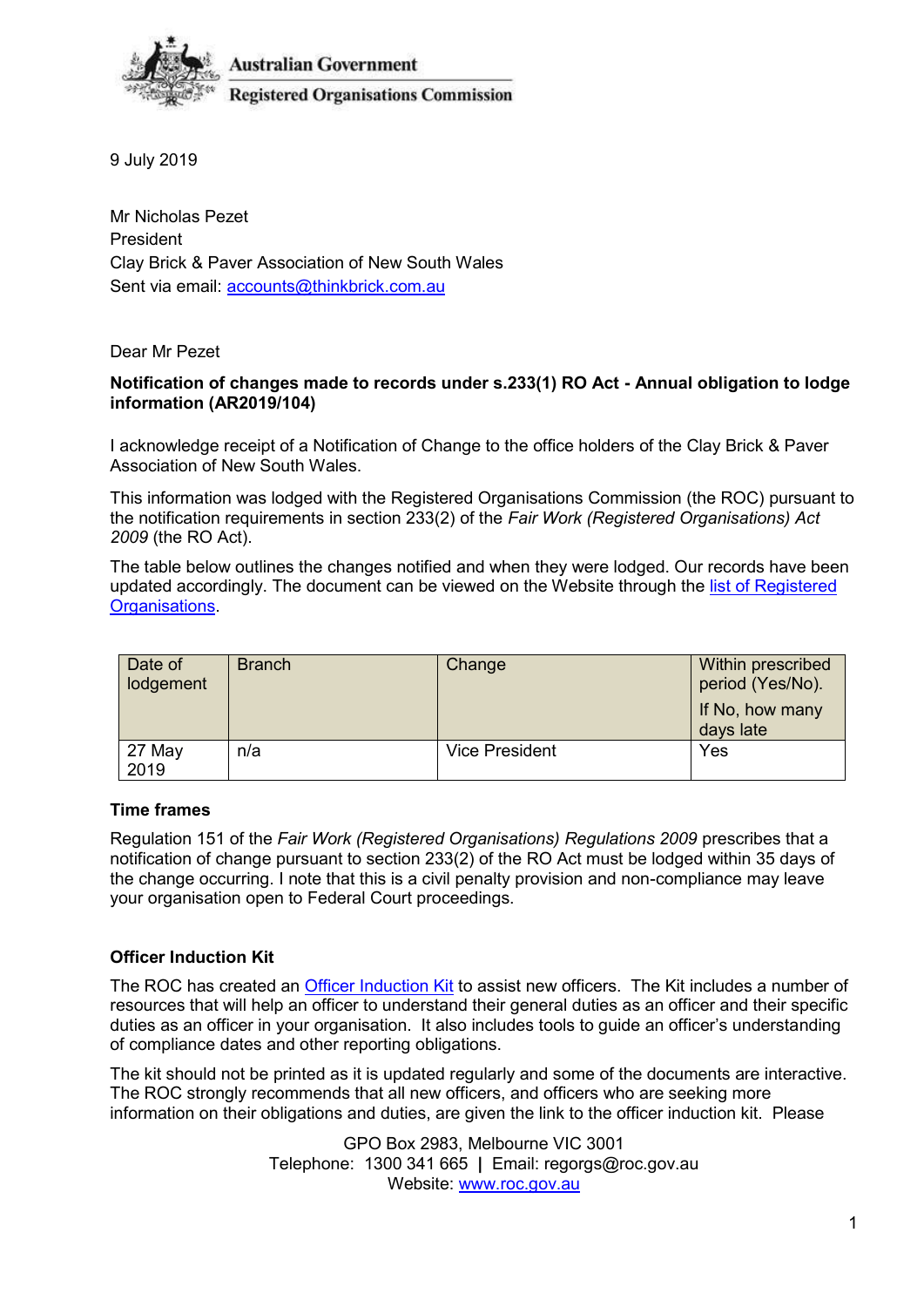direct your new officers to the kit which is on the ROC's [fact sheets, templates and webinars page,](https://www.roc.gov.au/resources-and-decisions/fact-sheets-templates-and-webinars) under Officers.

### **Mandatory disclosures**

Please ensure that all new holders of office are advised of their obligations to make disclosures regarding remuneration, non-cash benefits and material personal interests. Details are contained in the RO Act and are summarised in the ROC's [Disclosures Fact Sheet.](https://www.roc.gov.au/resources-and-decisions/fact-sheets-templates-and-webinars)

### **Mandatory training**

Please also note that Section 293K of the RO Act requires each officer with duties that relate to the financial management to undertake approved training that covers the duties within 6 months after the person begins to hold office. Please ensure that relevant officers are advised of the requirement to undertake approved training. Please also ensure that they undertake the training within the required timeframe. Further information about training is provided in our officer financial [training fact sheet.](https://www.roc.gov.au/ArticleDocuments/429/fs025-officer-financial-training.pdf.aspx)

Thank you for your correspondence.

Yours faithfully,

and Va

**David Vale Registered Organisations Commission**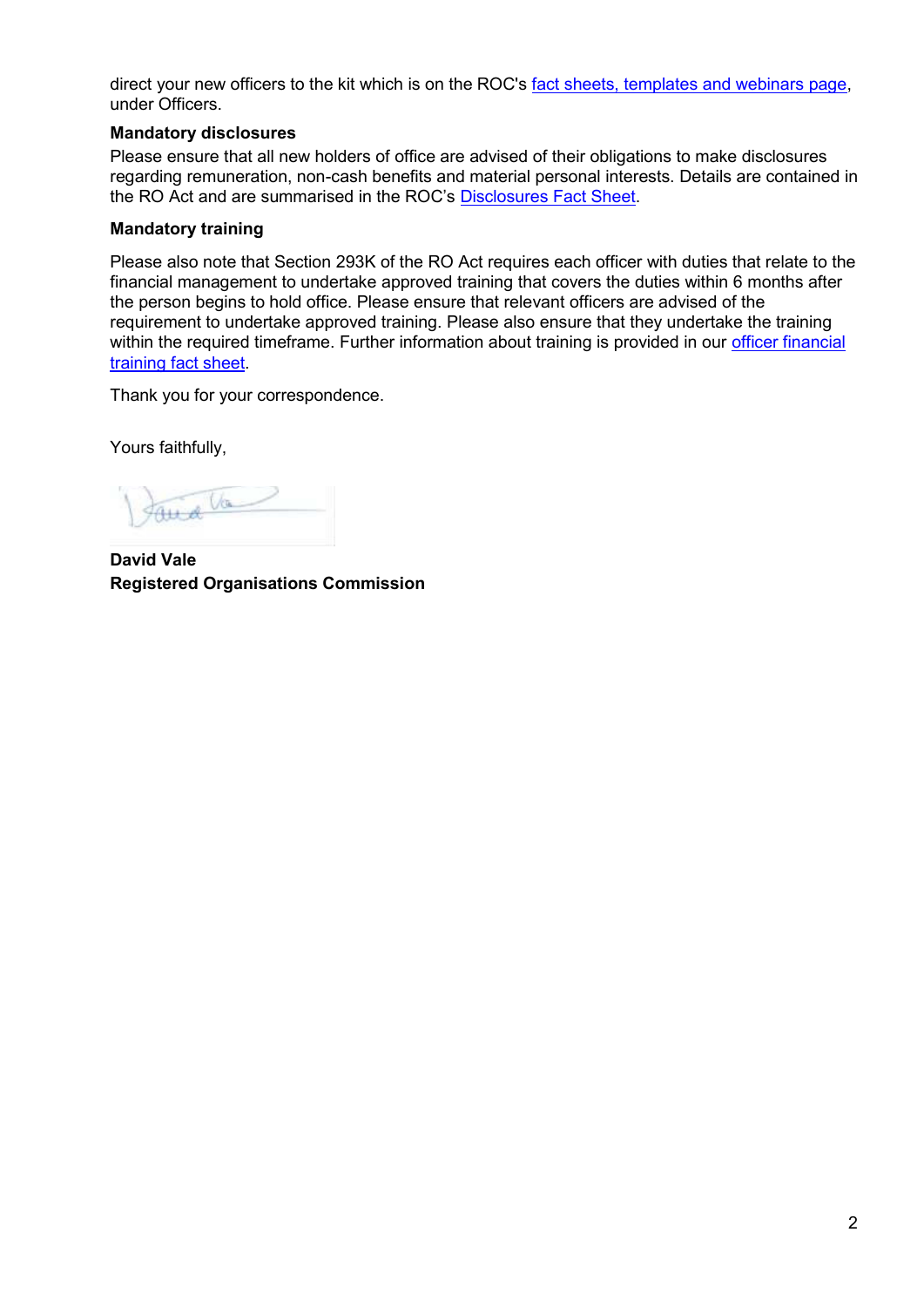NOTIFICATION OF CHANGES TO RECORDS (Changes to Records in the Annual Return) required to be kept in accordance with section 230 *Fair Work (Registered Organisations) Act 2009* **and regulation 147** *Fair Work (Registered Organisations) Regulations 2009* 

I, Nicholas Pezet, being the President of the Clay Brick & Paver Association of NSW, declare the following:

- 1. I am authorised to make this declaration.
- 2. The following is a correct statement of the changes made to the information contained in the records required to be kept by the organisation in accordance with s.230(1)(b), (c), and (d) of the *Fair Work (Registered Organisations) Act* 2009:
	- A list of changes to offices and the names, postal addresses and occupations of persons holding those offices is attached to this declaration at Annexure A and forms part of this declaration.

Signed:

Nicholas Pezet, President Dated: 17 May 2019

*[PLEASE NOTE: This declaration must be submitted to the Registered Organisations Commission within 35 days of the change. It can be submitted to regorgs@roc.gov.au.]*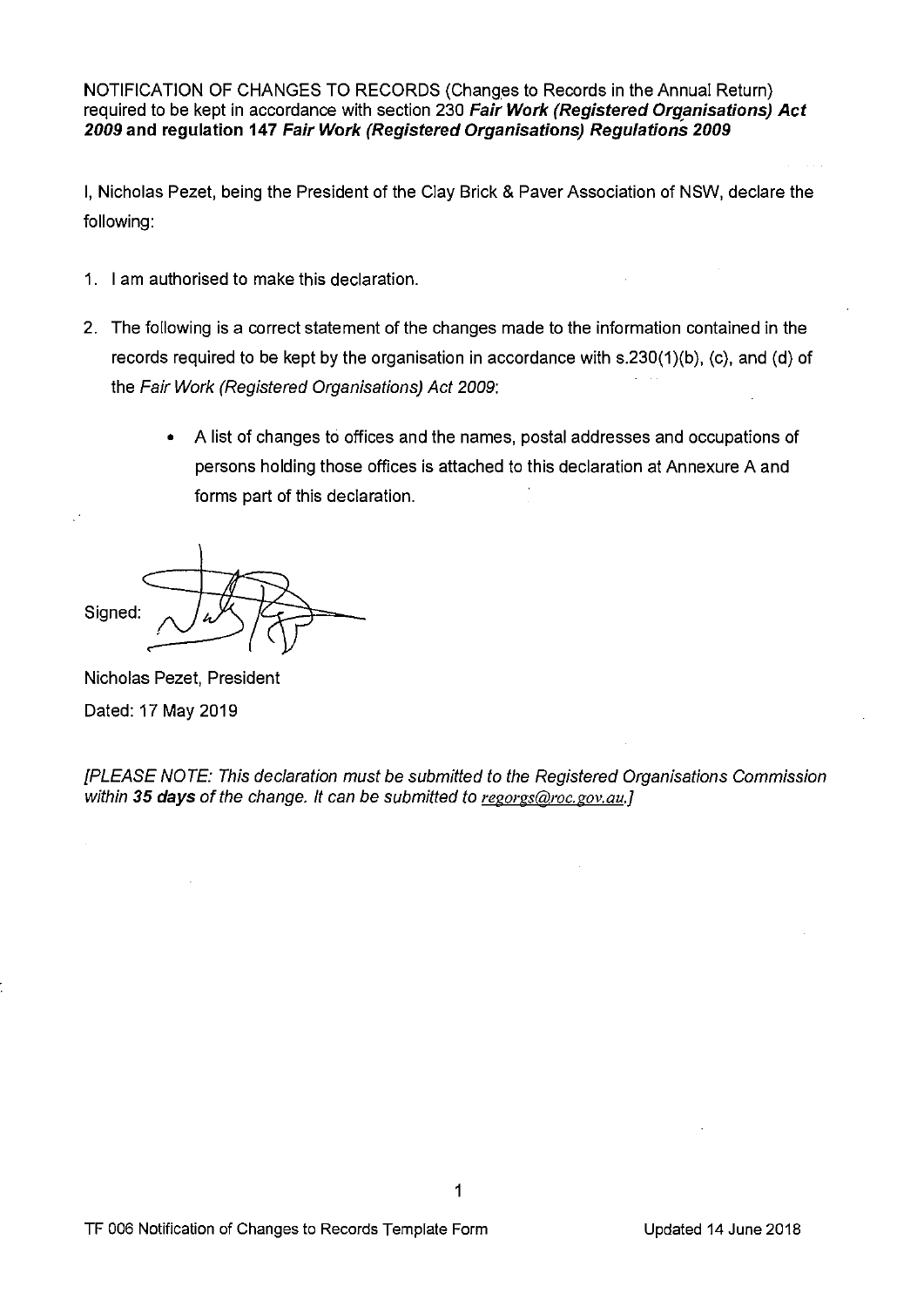### **ANNEXURE A THIS IS A PUBLIC DOCUMENT THAT WILL BE PUBLISHED ON THE WEBSITE**

Changes to Offices and Office Holders in the Organisation and its Branches:

*[Please note:* 

- *delete the italicised information: this is instructional or provided by way of example only*
- *the ROG must be notified within 35 days of the change*
- the 35 days begins at the earliest event (for instance when the officer retires) and **cannot be notified in advance** of the change
- a *notification of* a *person leaving office and* a *notification of person filling the vacant office may need to be lodged separately if the appointment or election process takes longer than 35 days.]*

| Branch     | Date of Change       | Name of Office<br>that has<br>changed | Name of<br>Outgoing<br><b>Office Holder</b> | Name of New<br><b>Office Holder</b> | <b>Postal Address of New Office Holder</b>         | Occupation of<br><b>New Office</b><br>Holder |
|------------|----------------------|---------------------------------------|---------------------------------------------|-------------------------------------|----------------------------------------------------|----------------------------------------------|
| <b>NSW</b> | 06.05.2019 (elected) | Vice-President                        | Vacant                                      | Andrew Barham                       | 738-780 Wall grove Road, Horsley Park, NSW<br>2175 | Operations<br><b>Manager NSW</b>             |
|            |                      |                                       |                                             |                                     |                                                    |                                              |
|            |                      |                                       |                                             |                                     |                                                    |                                              |
|            |                      |                                       |                                             |                                     |                                                    |                                              |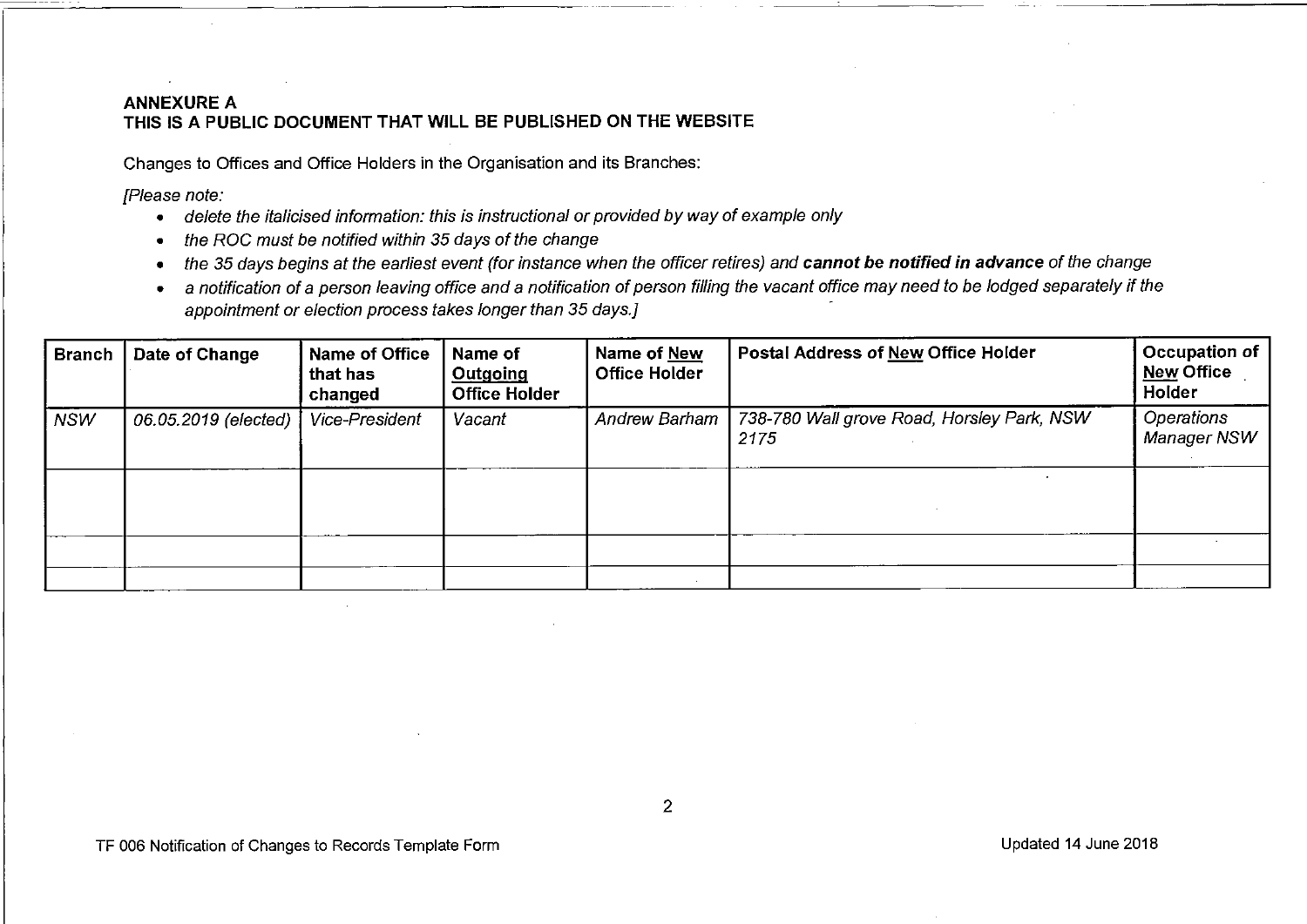**ANNUAL RETURN OF INFORMATION (organisation with no branches) in accordance with Regulation 147** *Fair Work (Registered Organisations) Regulations 2009* **and Sections 230 and 233** *Fair Work (Registered Organisations) Act 2009* 

I, **Nicholas Pezet,** being the **President** of the **Clay Brick and Paver Association of NSW,**  declare the following:

- 1. I am authorised to make this declaration.
- 2. The register of members has, during the immediately preceding calendar year, been kept and maintained as required by s.230(1 )(a) and s.230(2) of the *Fair Work (Registered Organisations) Act 2009* (the Act).
- 3. The following is a correct statement of the information contained in the records required to be kept by the organisation in accordance with  $s.230(1)(b)$ , (c), and (d) of the Act;
	- The address of the organisation is **Suite 7.01, Level 7, 154 Pacific Highway, St Leonards NSW 2065 Australia. <sup>1</sup>**
	- The organisation has no branches and no branches have ceased or commenced in the previous 12 months.<sup>2</sup>
	- On 31 December in the previous year the number of members was **3.<sup>3</sup>**
	- A list of offices and the names, postal addresses and occupations of persons holding those offices as at the date of this declaration is attached at Annexure A and forms part of this declaration.

 $1$  s.230(1)(d); reg.147(d)

 $2$  s.230(1)(d); reg.147(a), (b), (c) & (d)

 $3$  s.230(1)(d); reg.147(f)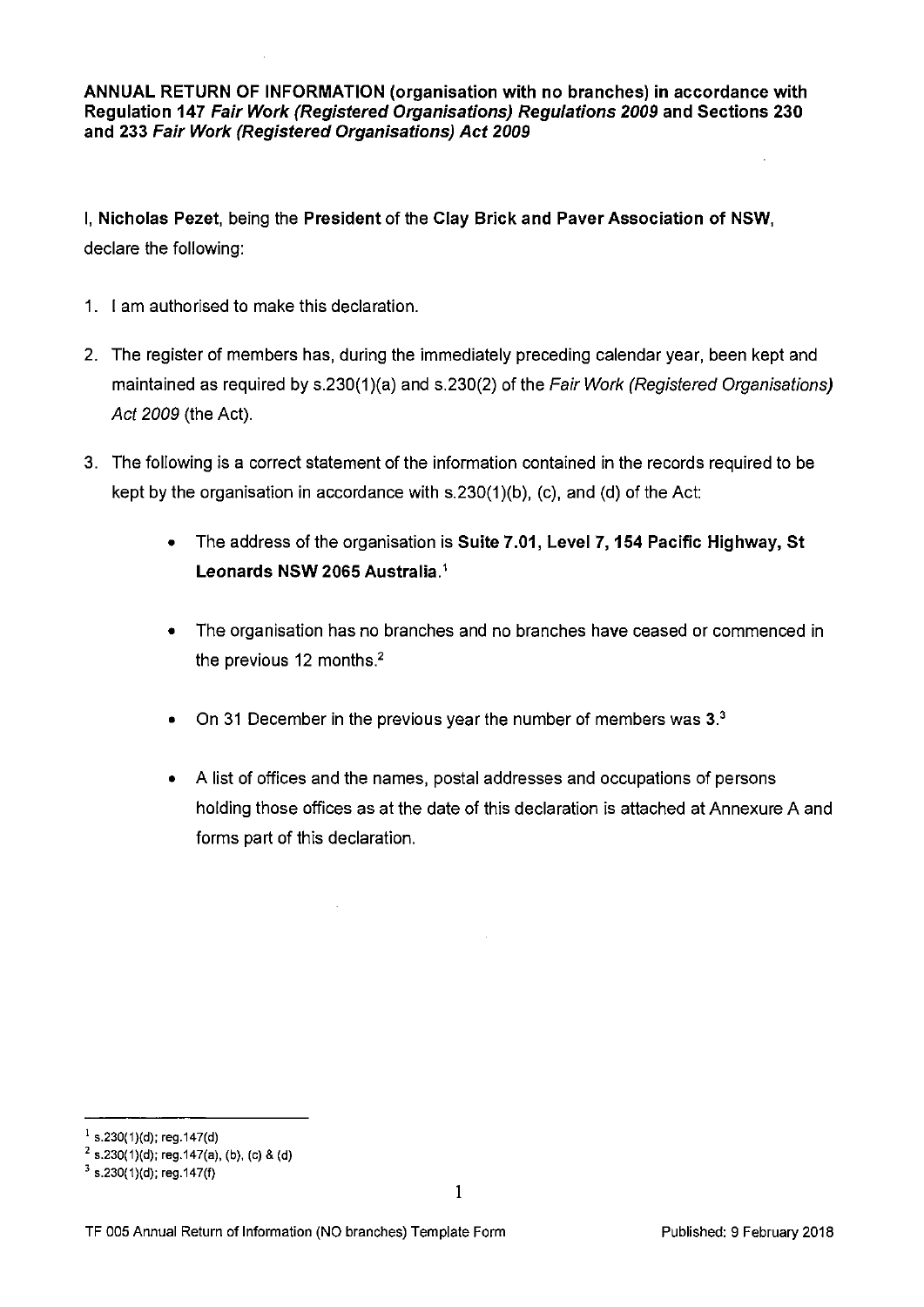• Under the rules of the organisation, the following elections must be held between 1 January and 31 December of THIS YEAR:4

> *Vice President (1), Secretary (1) Committee* **of** *Management Members (2)*

- The organisation:
	- Has not entered into an agreement under s.151(1) of the Act with a state union.

Signed: Nicholas Pezet

 $Dated: 184.$  Feb  $2019$ 

*[PLEASE NOTE: This declaration must be lodged with the Registered Organisations Commission by 31 March. It can be submitted to regorgs@roc.gov.au. If at any time in the year this information changes a Notification of Changes must be lodged with the ROC within 35 days of the change<sup>5</sup> .J* 

 $4$  s.230(1)(d); reg.147(e)

*<sup>5</sup>*s.233(2); reg. 151

TF 005 Annual Return of Information (NO branches) Template Form Published: 9 February 2018